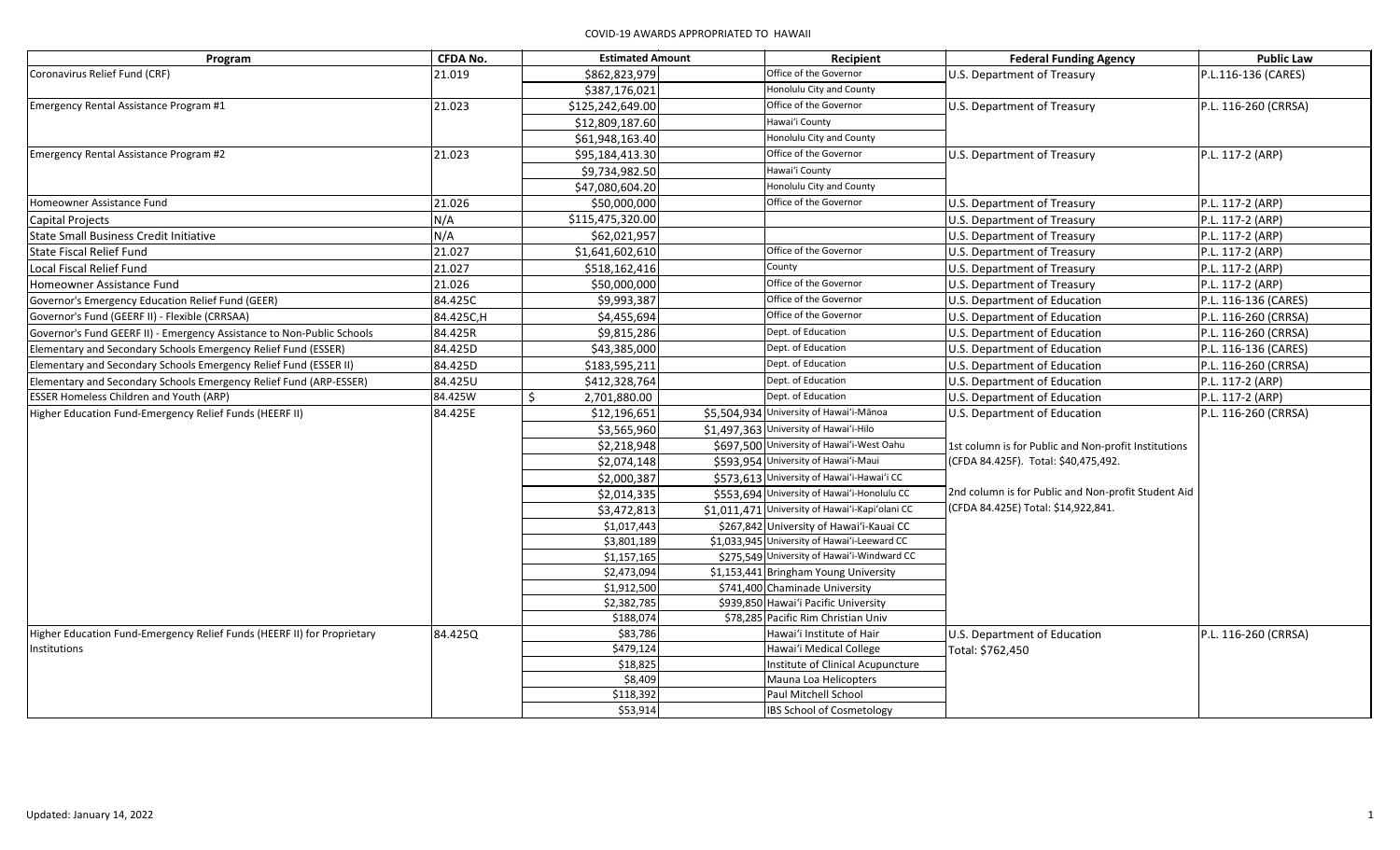## COVID-19 AWARDS APPROPRIATED TO HAWAII

| Program                                                                    | <b>CFDA No.</b> | <b>Estimated Amount</b> | Recipient                                            | <b>Federal Funding Agency</b>                                                                                     | <b>Public Law</b>    |
|----------------------------------------------------------------------------|-----------------|-------------------------|------------------------------------------------------|-------------------------------------------------------------------------------------------------------------------|----------------------|
| Higher Education Fund-Emergency Relief Funds                               | 84.425E         | \$11,009,867            | \$5,504,934 University of Hawai'i-Mānoa              | U.S. Department of Education                                                                                      | P.L. 116-136 (CARES) |
|                                                                            |                 | \$2,994,725             | \$1,497,363 University of Hawai'i-Hilo               |                                                                                                                   |                      |
|                                                                            |                 | \$1,395,000             | \$697,500 University of Hawai'i-West Oahu            | 1st column is Institutional allocation (CFDA                                                                      |                      |
|                                                                            |                 | \$1,187,907             | \$593,954 University of Hawai'i-Maui                 | 84.425F). Total: \$31,025,564.                                                                                    |                      |
|                                                                            |                 | \$1,147,226             | \$573,613 University of Hawai'i-Hawai'i CC           |                                                                                                                   |                      |
|                                                                            |                 | \$1,107,387             | \$553,694 University of Hawai'i-Honolulu CC          | 2nd column reflects minimum allocation to be                                                                      |                      |
|                                                                            |                 | \$2,022,941             | \$1,011,471 University of Hawai'i-Kapi'olani CC      | awarded for Emergency Financial Aid Grants to                                                                     |                      |
|                                                                            |                 | \$535,684               | \$267,842 University of Hawai'i-Kauai CC             | Students (CFDA 84.425E) from 1st column amounts.                                                                  |                      |
|                                                                            |                 | \$2,067,889             | \$1,033,945 University of Hawai'i-Leeward CC         |                                                                                                                   |                      |
|                                                                            |                 | \$551,098               | \$275,549 University of Hawai'i-Windward CC          |                                                                                                                   |                      |
|                                                                            |                 | \$2,306,881             | \$1,153,441 Bringham Young University                |                                                                                                                   |                      |
|                                                                            |                 | \$1,482,800             | \$741,400 Chaminade University                       |                                                                                                                   |                      |
|                                                                            |                 | \$163,841               | \$81,921 Hawai'i Institute of Hair                   |                                                                                                                   |                      |
|                                                                            |                 | $$690,676$ \$           | 345,338 Hawai'i Medical College                      |                                                                                                                   |                      |
|                                                                            |                 | $$1,879,700$ \$         | 939,850 Hawai'i Pacific University                   |                                                                                                                   |                      |
|                                                                            |                 | $$67,672$ \$            | 33,836 Ibs School of Cosmetology                     |                                                                                                                   |                      |
|                                                                            |                 | $$14,549$ \$            | 7,275 Institute of Clinical Acupuncture              |                                                                                                                   |                      |
|                                                                            |                 | \$6,110                 | 3055 Mauna Loa Helicopters                           |                                                                                                                   |                      |
|                                                                            |                 | $$156,569$ \$           | 78,285 Pacific Rim Christian Univ                    |                                                                                                                   |                      |
|                                                                            |                 | $$237,042$ \$           | 118,521 Paul Mitchell School                         |                                                                                                                   |                      |
| Higher Education Stabilization Fund-Minority Serving Institutions          | 84.425L         | \$5,966.00              | \$1,319,528 Chaminade University of Honolulu         | U.S. Department of Education                                                                                      | P.L. 116-136 (CARES) |
|                                                                            |                 | \$4,629                 | \$1,012,462 University of Hawai'i-Hawaii Community C |                                                                                                                   |                      |
|                                                                            |                 | \$4,539                 |                                                      | \$936,289 University of Hawai'i-Honolulu Community 1st column is CFDA 84.425L-Strenghtening Asian,                |                      |
|                                                                            |                 | \$8,323                 |                                                      | \$1,692,083 University of Hawai'i-Kapiolani Community American and Native American Pacific Islander-Serving       |                      |
|                                                                            |                 | \$2,166                 | \$470,354 University of Hawai'i-Kauai Community Co   | nstitutions (AANAPISI). Total=\$104,180.                                                                          |                      |
|                                                                            |                 | \$8,444                 | \$1,766,975 University of Hawai'i-Leeward Community  |                                                                                                                   |                      |
|                                                                            |                 | \$624                   | \$142,819 Pacific Rim Christian University           | 2nd column is CFDA 84.425L-Strenghtening Alaska Native<br>and Native Hawaiian -serving Institutions (ANNH). Toal= |                      |
|                                                                            |                 | \$12,023                | \$2,679,246 University of Hawai'i-Hilo               | \$22,275,422.                                                                                                     |                      |
|                                                                            |                 | \$44,764                | \$9,521,987 University of Hawaii at Manoa            |                                                                                                                   |                      |
|                                                                            |                 | \$4,814                 | \$1,036,589 University of Hawai'i-Maui College       | Grand Total= \$22,379,622.                                                                                        |                      |
|                                                                            |                 | \$5,627                 | \$1,232,618 University of Hawaii-West Oahu           |                                                                                                                   |                      |
|                                                                            |                 | \$2,261                 | \$464,492 Windward Community College                 |                                                                                                                   |                      |
| Higher Education Emergency Relief Fund-Public & Non-Profit Institutions    | 84.425F         | \$97,589,000            |                                                      | U.S. Department of Education                                                                                      | P.L. 117-2 (ARP)     |
| Higher Education Emergency Relief Fund-Proprietary Institutions (ARP)      | 84.425Q         | \$454,000               |                                                      | U.S. Department of Education                                                                                      | P.L. 117-2 (ARP)     |
| Higher Education Emergency Relief Fund-FIPSE                               | 84.425N         | \$199,988               | Pacific Rim Christian University                     | U.S. Department of Education                                                                                      | P.L. 116-136 (CARES) |
| Higher Education Emergency Relief Fund-Minority-Serving Institutions (ARP) | 84.425L         | \$42,829,794            |                                                      | U.S. Department of Education                                                                                      | P.L. 117-2 (ARP)     |
| Reimagine Workforce Preparation (RWP)                                      | 84.425G         | 13,370,000              | University of Hawai'i                                | U.S. Department of Education                                                                                      | P.L. 116-136 (CARES) |
| Individuals with Disabilities Education Act (IDEA) - Grants to States      | 84.027          | 9,440,174               | Dept. of Education                                   | U.S. Department of Education                                                                                      | P.L. 117-2 (ARP)     |
| Individuals with Disabilities Education Act (IDEA) - Infants & Toddlers    | 84.027          | \$1,218,273             | Dept. of Education                                   | U.S. Department of Education                                                                                      | P.L. 117-2 (ARP)     |
| Individuals with Disabilities Education Act (IDEA) - Preschool             | 84.027          | 552,548                 | Dept. of Education                                   | U.S. Department of Education                                                                                      | P.L. 117-2 (ARP)     |
| <b>Emergency Assistance to Non-Public Schools</b>                          | 84.425V         | 10,365,129              |                                                      | U.S. Department of Education                                                                                      | P.L. 117-2 (ARP)     |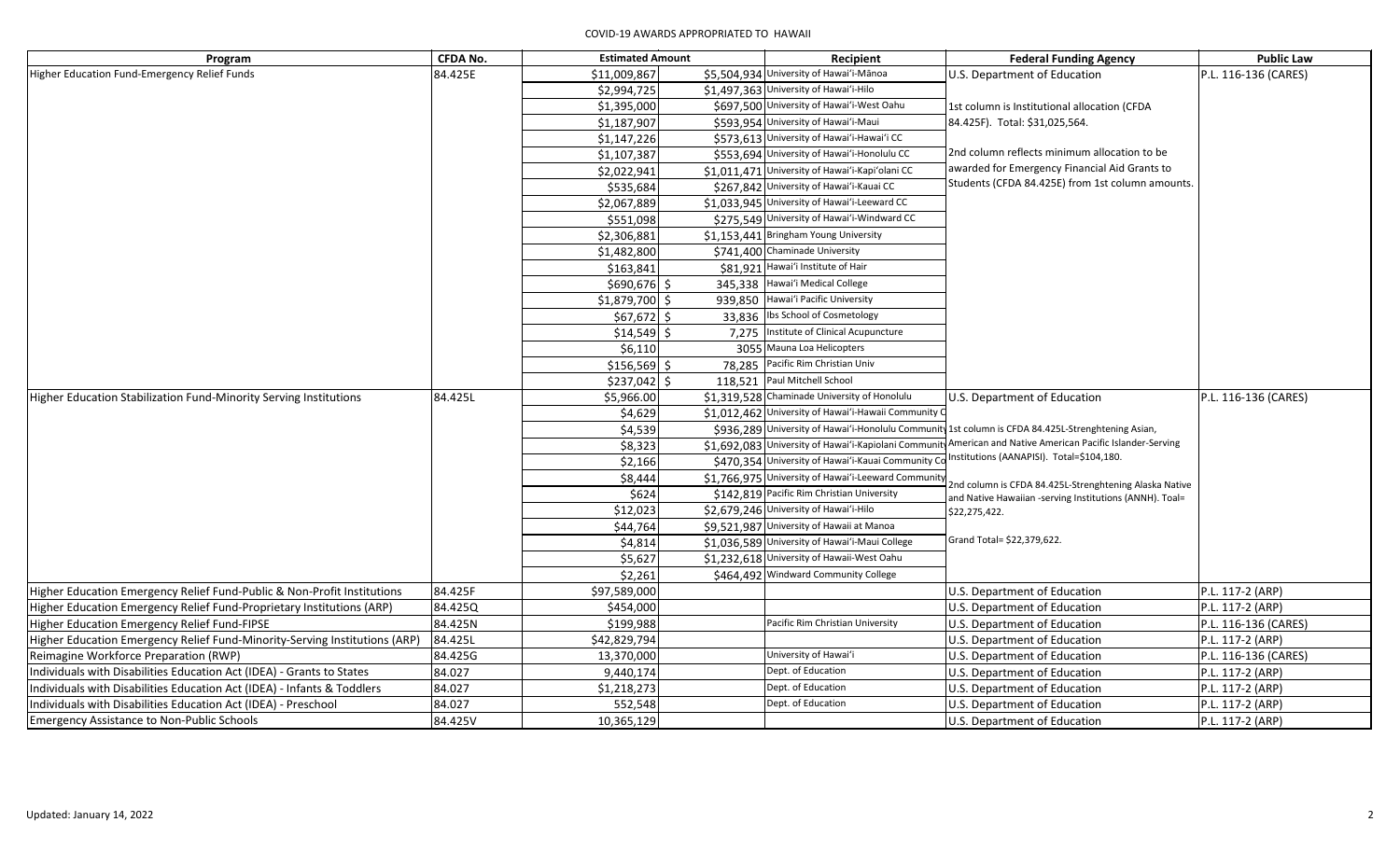| Program                                                                          | <b>CFDA No.</b> | <b>Estimated Amount</b> | Recipient               | <b>Federal Funding Agency</b>              | <b>Public Law</b>    |
|----------------------------------------------------------------------------------|-----------------|-------------------------|-------------------------|--------------------------------------------|----------------------|
| Child Care and Development Block Grant                                           | 93.575          | \$11,990,147            | Dept. of Human Services | U.S. Dept. of Health & Human Services, ACF | P.L. 116-136 (CARES) |
|                                                                                  |                 | \$33,305,583            |                         |                                            | P.L. 116-260 (CRRSA) |
|                                                                                  |                 | \$49,850,222            |                         |                                            | P.L. 117-2 (ARP)     |
| Child Care and Development Fund, Child Care Stabilization Funds (ARP)            | 93.575          | \$79,891,531            | Dept. of Human Services | U.S. Dept. of Health & Human Services, ACF | P.L. 117-2 (ARP)     |
| Child Care Entitlement to States (Increase in Matching Portion)                  | 93.596          | \$2,167,427             | Dept. of Human Services | U.S. Dept. of Health & Human Services, ACF | P.L. 117-2 (ARP)     |
| <b>Community Services Block Grant</b>                                            | 93.569          | \$5,000,000             | Dept. of Labor          | U.S. Dept. of Health & Human Services, ACF | P.L. 116-136 (CARES) |
| Low Income Home Energy Assistance Program                                        | 93.568          | \$1,190,942             | Dept. of Human Services | U.S. Dept. of Health & Human Services, ACF | P.L. 116-136 (CARES) |
|                                                                                  |                 | \$387,849               |                         |                                            | P.L. 116-260 (CRRSA) |
|                                                                                  |                 | \$4,995,879             |                         |                                            | P.L. 117-2 (ARP)     |
| Low Income Household Water Assistance Program                                    | 93.568          | \$2,024,443             |                         | U.S. Dept. of Health & Human Services, ACF | P.L. 116-260 (CRRSA) |
| Low Income Household Water Assistance Program (ARP)                              | 93.568          | \$1,586,554             |                         | U.S. Dept. of Health & Human Services, ACF | P.L. 117-2 (ARP)     |
| <b>Family Violence Prevention</b>                                                | 93.671          | \$229,563               | Dept. of Human Services | U.S. Dept. of Health & Human Services, ACF | P.L. 116-136 (CARES) |
|                                                                                  |                 | \$498,384               |                         |                                            | P.L. 117-2 (ARP)     |
| Family Violence Prevention, State Domestic Violence (ARP)                        | 93.671          | \$299,107               | Dept. of Human Services | U.S. Dept. of Health & Human Services, ACF | P.L. 117-2 (ARP)     |
| Family Violence Prevention, Specialized Svcs for Abused Parents & Children (ARP) | 93.354          | \$442,308               | Dept. of Human Services | U.S. Dept. of Health & Human Services, ACF | P.L. 117-2 (ARP)     |
| Family Violence Prevention COVID-19 Testing, Vaccines, and Mobile Health Units - | 93.671          | \$357,143               | Dept. of Human Services | U.S. Dept. of Health & Human Services, ACF | P.L. 117-2 (ARP)     |
| <b>Domestic Violence Coalitions</b>                                              |                 | \$1,880,042             | Dept. of Human Services | U.S. Dept. of Health & Human Services, ACF | P.L. 117-2 (ARP)     |
| <b>Child Welfare Services</b>                                                    | 93.645          | \$176,363               | Dept. of Human Services | U.S. Dept. of Health & Human Services, ACF | P.L. 116-136 (CARES) |
| <b>Head Start</b>                                                                | 93.600          | \$2,530,000             | Dept. of Education      | U.S. Dept. of Health & Human Services, ACF | P.L. 116-136 (CARES) |
|                                                                                  |                 | \$860,000               |                         |                                            | P.L. 116-260 (CRRSA) |
|                                                                                  |                 | \$3,462,000             |                         |                                            | P.L. 117-2 (ARP)     |
| Runaway and Homeless Youth (RHY): Basic Centers                                  | 93.623          | \$40,000                | Not state               | U.S. Dept. of Health & Human Services, ACF | P.L. 116-136 (CARES) |
| RHY: Transitional Living for Homeless Youth                                      | 93.550          | \$52,000                | Not state               | U.S. Dept. of Health & Human Services, ACF | P.L. 116-136 (CARES) |
| RHY: Education and Prevention Grants                                             | 93.557          | \$15,000                | Not state               | U.S. Dept. of Health & Human Services, ACF | P.L. 116-136 (CARES) |
| Chafee Foster Care Pgm for Successful Transit                                    | 93.674          | \$1,374,601             | Dept. of Human Services | U.S. Dept. of Health & Human Services, ACF | P.L. 116-260 (CRRSA) |
| Chafee Education & Training Vouchers                                             | 93.599          | \$199,797               | Dept. of Human Services | U.S. Dept. of Health & Human Services, ACF | P.L. 116-260 (CRRSA) |
| Promoting Safe and Stable Families                                               | 93.556          | \$265,125               | Dept. of Human Services | U.S. Dept. of Health & Human Services, ACF | P.L. 116-260 (CRRSA) |
| Court Improvement Program                                                        | 93.556          | \$104,988               | Dept. of Human Services | U.S. Dept. of Health & Human Services, ACF | P.L. 116-260 (CRRSA) |
| Pandemic Emergency Assistance Fund                                               | N/A             | \$4,216,684             | Dept. of Human Services | U.S. Dept. of Health & Human Services, ACF | P.L. 117-2 (ARP)     |
| Community-Based Child Abuse Prevention                                           | 93.590          | \$1,000,179             | Dept. of Human Services | U.S. Dept. of Health & Human Services, ACF | P.L. 117-2 (ARP)     |
| <b>Child Abuse State Grants</b>                                                  | 93.669          | \$406,701               | Dept. of Human Services | U.S. Dept. of Health & Human Services, ACF | P.L. 117-2 (ARP)     |
| Title VII Ombudsman (ARP)                                                        | 93.042          | \$50,000                | Dept. of Health         | U.S. Dept. of Health & Human Services, ACL | P.L. 117-2 (ARP)     |
| <b>Supportive Services</b>                                                       | 93.044          | \$1,000,000             | Dept. of Health         | U.S. Dept. of Health & Human Services, ACL | P.L. 116-136 (CARES) |
|                                                                                  |                 | \$2,289,000             |                         |                                            | P.L. 117-2 (ARP)     |
| <b>Preventive Services</b>                                                       | 93.043          | \$218,900               |                         | U.S. Dept. of Health & Human Services, ACL | P.L. 117-2 (ARP)     |
| <b>Congregate Meals</b>                                                          | 93.045          | \$400,000               | Dept. of Health         | U.S. Dept. of Health & Human Services, ACL | P.L. 116-127 (FFCRA) |
| Congregate and Home-Delivered Meals (CARES)                                      | 93.045          | \$800,000               | Dept. of Health         | U.S. Dept. of Health & Human Services, ACL | P.L. 116-127 (FFCRA) |
| Congregate and Home-Delivered Meals (CARES)                                      | 93.045          | \$2,400,000             | Dept. of Health         | U.S. Dept. of Health & Human Services, ACL | P.L. 116-136 (CARES) |
| Congregate and Home-Delivered Meals                                              | 93.045          | \$840,000               | Dept. of Health         | U.S. Dept. of Health & Human Services, ACL | P.L. 116-260 (CRRSA) |
| Congregate and Home-Delivered Meals                                              | 93.045          | \$3,750,000             | Dept. of Health         | U.S. Dept. of Health & Human Services, ACL | P.L. 117-2 (ARP)     |
| <b>Family Caregivers</b>                                                         | 93.052          | \$500,000               | Dept. of Health         | U.S. Dept. of Health & Human Services, ACL | P.L. 116-136 (CARES) |
|                                                                                  |                 | \$721,000               |                         |                                            | P.L. 117-2 (ARP)     |
| Protection of Vulnerable Older Americans                                         | 93.041, 93.042  | \$100,000               | Dept. of Health         | U.S. Dept. of Health & Human Services, ACL | P.L. 116-136 (CARES) |
| Centers for Independent Living                                                   | 93.432          | \$941,295               | Not State               | U.S. Dept. of Health & Human Services, ACL | P.L. 116-136 (CARES) |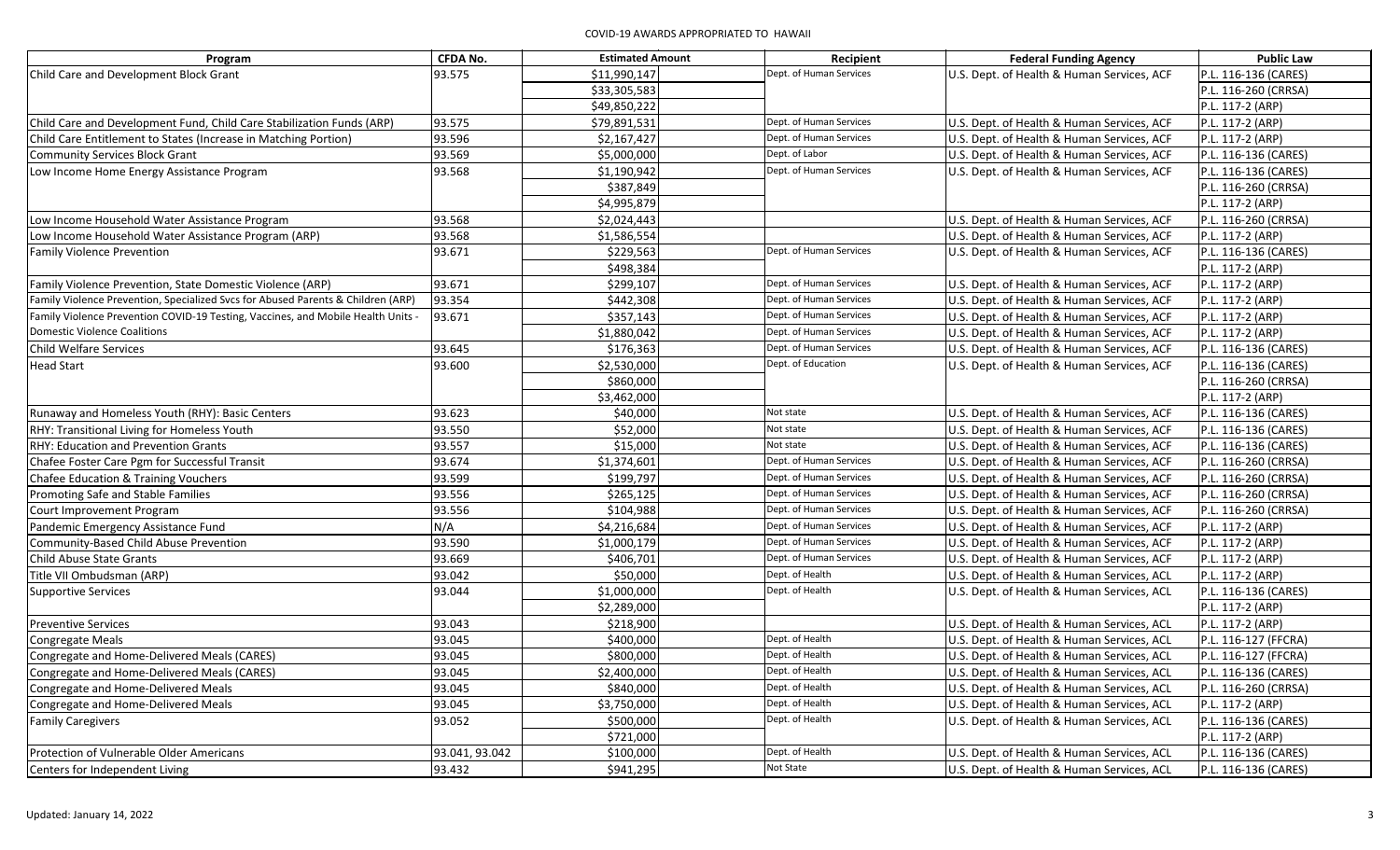| Program                                                                                   | <b>CFDA No.</b> | <b>Estimated Amount</b> | Recipient               | <b>Federal Funding Agency</b>              | <b>Public Law</b>    |
|-------------------------------------------------------------------------------------------|-----------------|-------------------------|-------------------------|--------------------------------------------|----------------------|
| Special Programs for the Aging, Title VI, Part A, Grants to Indian Tribes, Part B, 93.047 |                 | \$179,020               | Alu Like, Inc.          | U.S. Dept. of Health & Human Services, ACL |                      |
| Special Programs for the Aging, Title IV and Title II, Discretionary Projects             | 93.048          | \$305,454               | Dept of Human Services  | U.S. Dept. of Health & Human Services, ACL | P.L. 116-136 (CARES) |
| Universities Centers for Excellence in Developmental Disabilities Network -               | 93.632          | \$119,402               | Not state               | U.S. Dept. of Health & Human Services, ACL | P.L. 116-136 (CARES) |
| Long-Term Care Ombudsman Program                                                          | 93.747          | \$20,000                |                         | U.S. Dept. of Health & Human Services, ACL | P.L. 116-260 (CRRSA) |
| <b>Adult Protective Services</b>                                                          | 94.747          | \$704,100               |                         | U.S. Dept. of Health & Human Services, ACL | P.L. 116-260 (CRRSA) |
|                                                                                           |                 | \$645,450               |                         | U.S. Dept. of Health & Human Services, ACL | P.L. 117-2 (ARP)     |
| Protection and Advocacy-Vaccine Access                                                    | 93.630          | \$39,713                |                         | U.S. Dept. of Health & Human Services, ACL | P.L. 116-260 (CRRSA) |
| State Councils on Developmental Disabilities - Vaccine Access                             | 93.630          | \$26,695                |                         | U.S. Dept. of Health & Human Services, ACL | P.L. 116-260 (CRRSA) |
| State Units on Aging/Area Agencies on Aging - Vaccine Access                              | 93.044          | \$250,000               |                         | U.S. Dept. of Health & Human Services, ACL | P.L. 116-260 (CRRSA) |
| Aging and Disability Resource Center/No Wrong Door System - Vaccine                       | 93.048          | \$158,836               |                         | U.S. Dept. of Health & Human Services, ACL | P.L. 116-260 (CRRSA) |
| Epidemiology and Laboratory Capacity for Infectious Diseases (CARES Act)                  | 93.323          | \$5,075,000             | Dept. of Health         | U.S. Dept. of Health & Human Services, CDC | P.L. 116-136 (CARES) |
| Crisis Response Cooperative Agreement                                                     | 93.354          | \$6,318,000             | Dept. of Health         | U.S. Dept. of Health & Human Services, CDC | P.L. 116-123 (CRP&R) |
| Epidemiology and Laboratory Capacity for Infestious Diseases (ELC)                        | 93.323          | \$1,961,000             | Dept. of Health         | U.S. Dept. of Health & Human Services, CDC | P.L. 116-123 (CRP&R) |
| CDC Testing Funds - CRRSAA (awards to date)                                               | 93.323          | \$81,495,303            | Dept. of Health         | U.S. Dept. of Health & Human Services, CDC | P.L. 116-260 (CRRSA) |
| <b>CDC Testing Funds</b>                                                                  | 93.323          | \$51,404,597            | Dept. of Health         | U.S. Dept. of Health & Human Services, CDC | P.L. 116-139 (PPP)   |
| Epidemiology and Lab Capacity for School Testing                                          | 93.323          | \$4,264,537             | Dept. of Health         | U.S. Dept. of Health & Human Services, CDC | P.L. 117-2 (ARP)     |
| Influenza Season Early Preparedness                                                       | 93.268          | \$558,000               | Dept. of Health         | U.S. Dept. of Health & Human Services, CDC | P.L. 116-136 (CARES) |
| COVID-19 Vaccine Preparedness - CRRSAA (awards to date)                                   | 93.268          | \$12,793,611            | Dept. of Health         | U.S. Dept. of Health & Human Services, CDC | P.L. 116-260 (CRRSA) |
| <b>COVID-19 Vaccine Preparedness</b>                                                      | 93.268          | \$1,356,434             | Dept. of Health         | U.S. Dept. of Health & Human Services, CDC | P.L. 116-136 (CARES) |
| COVID-19 Vaccine Preparedness Adjustment                                                  | 93.268          | \$13,886,764            | Dept. of Health         | U.S. Dept. of Health & Human Services, CDC | P.L. 117-2 (ARP)     |
| COVID-19 Vaccine Preparedness (awards to date)                                            | 93.268          | \$19,986,822            | Dept. of Health         | U.S. Dept. of Health & Human Services, CDC | P.L. 117-2 (ARP)     |
| <b>Expand Genomic Sequencing</b>                                                          | N/A             | \$1,677,852             |                         | U.S. Dept. of Health & Human Services, CDC | P.L. 117-2 (ARP)     |
| Crisis Response Workforce (ARP)                                                           | 93.354          | \$9,280,889             |                         | U.S. Dept. of Health & Human Services, CDC | P.L. 117-2 (ARP)     |
| Disease Intervention Workforce (ARP)                                                      | N/A             | \$5,000,000             |                         | U.S. Dept. of Health & Human Services, CDC | P.L. 117-2 (ARP)     |
| Public Health Laboratory Preparedness (ARP)                                               | N/A             | \$142,473               |                         | U.S. Dept. of Health & Human Services, CDC | P.L. 117-2 (ARP)     |
| CDC COVID-19 Health Disparities                                                           | 93.317          | \$24,512,230            |                         | U.S. Dept. of Health & Human Services, CDC | P.L. 116-260 (CRRSA) |
| Detection and Mitigation of COVID-19 in Homeless Populations                              | 93.323          | \$1,439,232             |                         | U.S. Dept. of Health & Human Services, CDC | P.L. 117-2 (ARP)     |
| Detection and Mitigation of COVID-19 in Confinement Facilities                            | 93.323          | \$1,750,000             |                         | U.S. Dept. of Health & Human Services, CDC | P.L. 117-2 (ARP)     |
| Community Health Workers for COVID Response and Resilient Communities                     | 93.495          | \$2,289,860             |                         | U.S. Dept. of Health & Human Services, CDC | P.L. 116-136 (CARES) |
| Data Modernization - COVID                                                                | 93.323          | \$2,750,000             |                         | U.S. Dept. of Health & Human Services, CDC | P.L. 116-136 (CARES) |
| ELC State-based Nursing Home and Long-Term Care Strike Teams                              | 93.323          | \$1,910,700             |                         | U.S. Dept. of Health & Human Services, CDC | P.L. 117-2 (ARP)     |
| Epidemiology and Laboratory Capacity (ELC) Strengthening Healthcare                       | 93.323          | \$2,637,240             |                         | U.S. Dept. of Health & Human Services, CDC | P.L. 117-2 (ARP)     |
| Associated Infections and Antibiotic Resistance                                           |                 |                         |                         |                                            |                      |
| Medicaid (FFCRA) (Awards through 12/31/2020)                                              | 93.778          | \$110,540,190           | Dept. of Human Services | U.S. Dept. of Health & Human Services, CMS | P.L.116-127 (FFCRA)  |
| State Survey and Certification (awards to date)                                           | 93.777          | \$215,932               | Dept. of Human Services | U.S. Dept. of Health & Human Services, CMS | P.L. 116-136 (CARES) |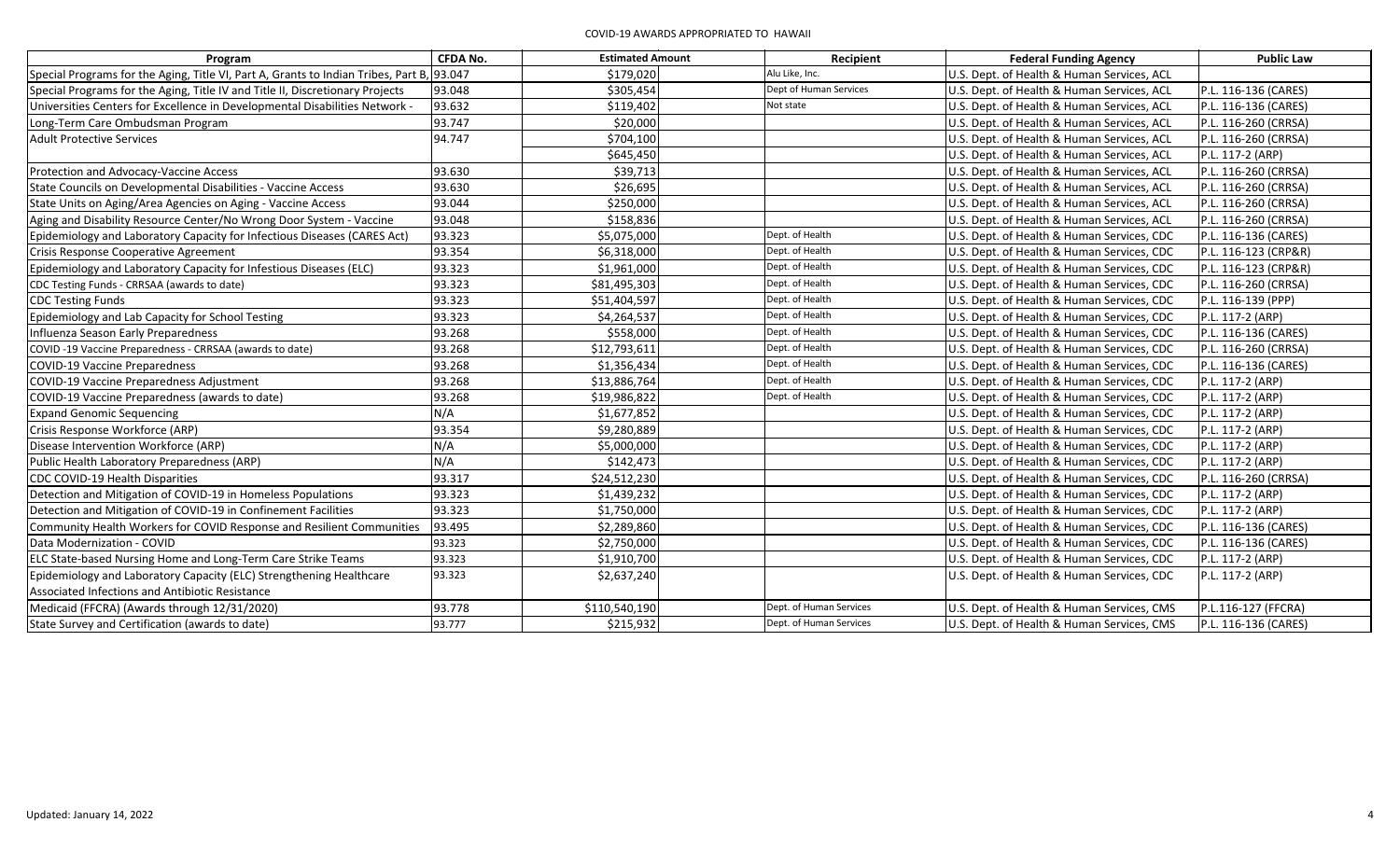## COVID-19 AWARDS APPROPRIATED TO HAWAII

| Program                                                                        | <b>CFDA No.</b> | <b>Estimated Amount</b> |          | Recipient                           | <b>Federal Funding Agency</b>                           | <b>Public Law</b>                 |
|--------------------------------------------------------------------------------|-----------------|-------------------------|----------|-------------------------------------|---------------------------------------------------------|-----------------------------------|
| <b>Community Health Centers</b>                                                | 93.224          | \$876,290               | \$65,675 | \$418,489                           | Bay Clinic, Inc. (Hilo)                                 | Funding by HRSA.                  |
|                                                                                |                 | \$740,615               | \$61,411 | \$283,774                           | Community Clinic of Maui, Inc. (Wailuku)                | Note:                             |
|                                                                                |                 | \$596,360               | \$54,173 | \$182,389                           | Hamakua Health Centers Inc. (Honoka'a)                  | 1) 1st column awards are funded   |
|                                                                                |                 | \$542,150               | \$52,252 | \$126,904                           | Hāna Community Health Center (Hāna)                     | from P.L. 116-136 (CARES); total= |
|                                                                                |                 | \$578,930               | \$53,937 | \$153,049                           | Ho-ola Lahui Hawai'i Inc. (Līhu'e)                      | \$10,037,995                      |
|                                                                                |                 | \$1,021,625             | \$77,009 | \$434,254                           | Kalihi Palama Health Center (Honolulu)                  | 2) 2nd column awards are funded   |
|                                                                                |                 | \$719,510               | \$60,332 | \$270,199                           | Kōkua Kalihi valley Comprehensive Family Services       | from P.L.116-123 (Coronavirus     |
|                                                                                |                 |                         |          |                                     | Honolulu)                                               | Preparedness and Response         |
|                                                                                |                 | \$634,325               | \$56,636 | \$185,809                           | Koolauloa Community Health and Wellness Center Inc.     | Supplemental Appropriations Act,  |
|                                                                                |                 | \$542,510               | \$52,267 | \$130,714                           | Kahuku)<br>Lāna'i Community Health Center (Lāna'i City) | 2020); total=\$878,342.           |
|                                                                                |                 | \$550,535               | \$52,685 | \$134,119                           | Moloka'i Ohana Health Care, Inc. (Kaunakakai)           | 3) 3rd column awards are funded   |
|                                                                                |                 |                         |          |                                     | Waianae District Comprehensive Health and Hospital      | from P.L. 116-139 (Paycheck       |
|                                                                                |                 | \$1,163,675             | \$76,915 | \$679,814                           | Board Inc. (Wainae)                                     | Protection Program and Healthcare |
|                                                                                |                 | \$703,490               | \$99,711 | \$236,704                           | Waikīkī Health (Honolulu)                               | Enhancement Act ; total=          |
|                                                                                |                 | \$584,870               | \$53,844 | \$171,844                           | Waimānalo Health Center (Waimānalo)                     | \$3,764,376                       |
|                                                                                |                 | \$783,110               | \$61,495 | \$356,314                           | West Hawai'i Community Health Center Inc. (Kailua Kona) |                                   |
|                                                                                |                 |                         |          |                                     |                                                         |                                   |
| Community Health Centers - Expanded Access to COVID-19 Vaccines, Build         | 93.224          | \$31,969,250            |          | <b>Community Health Centers</b>     | U.S. Dept. of Health & Human Services, HRSA             | P.L. 117-2 (ARP)                  |
| Vaccine Confidence                                                             |                 |                         |          |                                     |                                                         |                                   |
| <b>Telehealth Resource Centers</b>                                             | 93.211          | \$828,571               |          | University of Hawai'i               | U.S. Dept. of Health & Human Services, HRSA             | P.L. 116-136 (CARES)              |
| Small Rural Hospital Improvement Program                                       | 93.301          | \$843,170               |          | Dept. of Health                     | U.S. Dept. of Health & Human Services, HRSA             | P.L. 116-136 (CARES)              |
| Ryan White HIV/AIDS-Part B                                                     | 93.917          | \$108,092               |          | Dept. of Health                     | U.S. Dept. of Health & Human Services, HRSA             | P.L. 116-123 (CRP&R)              |
| Ryan White HIV/AIDS-Parts C, D, F                                              | 93.918          | \$73,000                |          | Waikīkī Health (Honolulu)           | U.S. Dept. of Health & Human Services, HRSA             | P.L. 116-136 (CARES)              |
| Geriatrics Workforce Enhancement Pgm COVID19 Telehealth Award                  | 93.969          | \$90,625                |          | University of Hawai'i               | U.S. Dept. of Health & Human Services, HRSA             | P.L. 116-136 (CARES)              |
| Area Health Education Centers Program COVID19 Telehealth Award                 | 93.107          | \$95,455                |          | University of Hawai'i               | U.S. Dept. of Health & Human Services, HRSA             | P.L. 116-136 (CARES)              |
| Centers of Excellence Program COVID19 Telehealth Award                         | 93.157          | \$150,000               |          | University of Hawai'i               | U.S. Dept. of Health & Human Services, HRSA             | P.L. 116-136 (CARES)              |
| Health Center Look-Alikes-Expanding Capacity for Coronavirus Testing (LAL ECT) | N/A             | \$184,052               |          | Wahiawa Center for Community Health | U.S. Dept. of Health & Human Services, HRSA             | P.L. 116-136 (CARES)              |
| Maternal, Infant, and Early Childhood Home Visiting                            | 93.870          | \$1,009,550             |          |                                     | U.S. Dept. of Health & Human Services, HRSA             | P.L.117-2 (ARP)                   |
| Pediatric Mental Health Care Access (ARP)                                      | 93.110          | \$445,000               |          |                                     | U.S. Dept. of Health & Human Services, HRSA             | P.L.117-2 (ARP)                   |
| Health Center Construction and Capital Improvements (ARP)                      | 93.526          | \$7,423,030             |          |                                     | U.S. Dept. of Health & Human Services, HRSA             | P.L.117-2 (ARP)                   |
| Teaching Health Center Planning and Development Awards                         | 93.530          | \$472,834               |          |                                     | U.S. Dept. of Health & Human Services, HRSA             | P.L.117-2 (ARP)                   |
| <b>Emergency Grants to Address Mental and Substance Use Disorder</b>           | 93.665          | \$2,000,000             |          | Dept. of Health                     | U.S. Dept. of Health & Human Services, SAMHSA           | P.L. 116-136 (CARES)              |
|                                                                                |                 | \$2,859,649             |          |                                     |                                                         | P.L. 116-260 (CRRSA)              |
| <b>Substance Abuse Block Grant</b>                                             | 93.958          | \$8,044,183             |          | Dept. of Health                     | U.S. Dept. of Health & Human Services, SAMHSA           | P.L. 116-260 (CRRSA)              |
| Substance Abuse Prevention and Treatment Block Grant (ARP)                     | 93.959          | \$7,172,890             |          | Dept. of Health                     |                                                         | P.L. 117-2 (ARP)                  |
| <b>Mental Health Block Grant</b>                                               | 93.829          | \$4,161,536             |          | Dept. of Health                     | U.S. Dept. of Health & Human Services, SAMHSA           | P.L. 116-260 (CRRSA)              |
| Mental Health Block Grant (ARP)                                                | 93.958          | \$7,435,480             |          | Dept. of Health                     |                                                         | P.L. 117-2 (ARP)                  |
| Advancing Health Literacy to Enhance Equitable Community Responses to          | 93.137          | \$3,000,000             |          |                                     | U.S. Dept. of Health & Human Services, Office of        |                                   |
| COVID-19                                                                       |                 |                         |          |                                     | the Secretary                                           |                                   |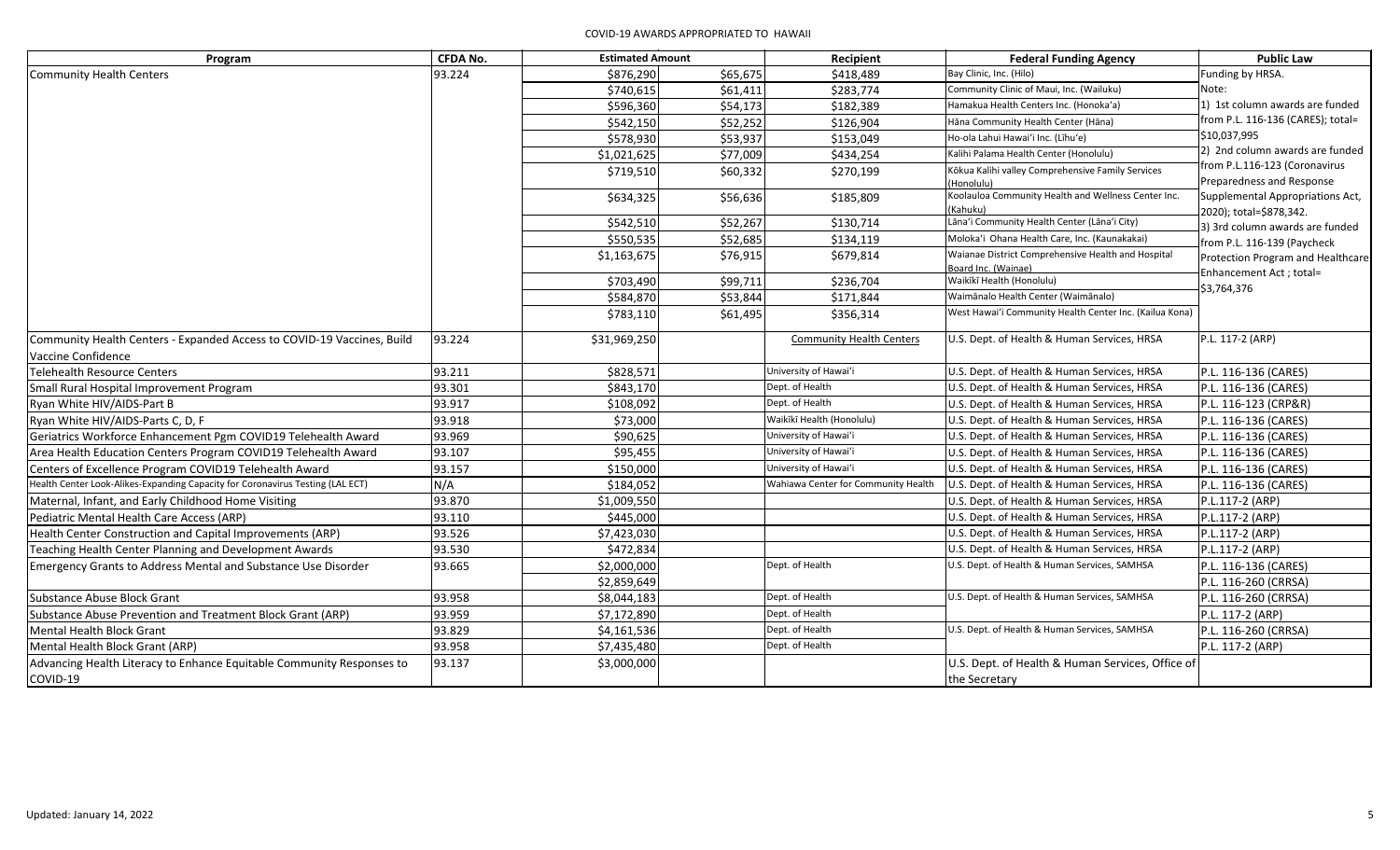| Program                                                                                   | <b>CFDA No.</b> | <b>Estimated Amount</b> | Recipient                                                                                                                                                                                                                                                                                                                   | <b>Federal Funding Agency</b>                                                          | <b>Public Law</b>           |
|-------------------------------------------------------------------------------------------|-----------------|-------------------------|-----------------------------------------------------------------------------------------------------------------------------------------------------------------------------------------------------------------------------------------------------------------------------------------------------------------------------|----------------------------------------------------------------------------------------|-----------------------------|
| Provider Relief Funds - General Allocation (awards to date)                               | 93.498          | \$311,744,840           | Hospitals and health care providers                                                                                                                                                                                                                                                                                         | U.S. Dept. of Health & Human Services, Office of the P.L. 116-136 (CARES)              |                             |
| Provider Relief Funds - Rural (awards to date)                                            | 93.498          | \$75,056,335            | Rural acute care general hospitals and<br>critical access hospitals, rural health<br>clinics, community health centers located<br>n rural areas.                                                                                                                                                                            | Secretary                                                                              |                             |
| Provider Relief Funds-Skilled Nursing Facilities (SNF) (awards to date)                   | 93.498          | \$19,060,344            | <b>Skilled Nursing Facilities</b>                                                                                                                                                                                                                                                                                           |                                                                                        |                             |
| Provider Relief Funds-Safety Net Hospital Distribution (awards to date)                   | 93.498          | \$322,255,025           | Safety Net Hospitals Hospitals with<br>Medicare Disproportionate Payment<br>Percentage (DPP) of 20.2% or greater,<br>average uncompensated care per bed of<br>\$25,000 or more, and profitability of 3%<br>or less. Certain acute care hospitals<br>serving a large percentage of vulnerable<br>populations on thin margins |                                                                                        |                             |
| <b>Hospital Preparedness Program</b>                                                      | 93.889          | \$924,660<br>\$976,202  | Dept. of Health<br>Hawai'i Hospital Education and Research<br>Foundation                                                                                                                                                                                                                                                    | U.S. Dept. of Health & Human Services, Office of P.L. 116-136 (CARES)<br>the Secretary |                             |
| UI Base                                                                                   | 17.225          | \$1,969,671             | Dept. of Labor & Industrial Relations                                                                                                                                                                                                                                                                                       | U.S. Dept. of Labor                                                                    | P.L. 116-127 (FFCRA)        |
| UI Supplemental                                                                           | 17.225          | \$1,969,671             | Dept. of Labor & Industrial Relations                                                                                                                                                                                                                                                                                       | U.S. Dept. of Labor                                                                    | P.L. 116-127 (FFCRA)        |
| Dislocated Worker Grants (awards to date)                                                 | 17.277          | \$3,000,000             | Dept. of Labor & Industrial Relations                                                                                                                                                                                                                                                                                       | U.S. Dept. of Labor                                                                    | P.L. 116-136 (CARES)        |
| Short-Term Compensation (STC) Grants                                                      | 17.225          | \$392,949               | Dept. of Labor & Industrial Relations                                                                                                                                                                                                                                                                                       | U.S. Dept. of Labor                                                                    | P.L. 116-136 (CARES)        |
| Pandemic Unemployment Assistance (PUA)                                                    | 17.225          | \$729,372,417           | Dept. of Labor & Industrial Relations                                                                                                                                                                                                                                                                                       | U.S. Dept. of Labor                                                                    | P.L. 116-136 (CARES)        |
| Federal Pandemic Unemployment Compensation (FPUC)                                         | 17.225          | Š.<br>2,582,690,690     | Dept. of Labor & Industrial Relations                                                                                                                                                                                                                                                                                       | U.S. Dept. of Labor                                                                    | P.L. 116-136 (CARES)        |
| Pandemic Emergency Unemployment Compensation (PEUC)                                       | 17.225          | \$950,883,479           | Dept. of Labor & Industrial Relations                                                                                                                                                                                                                                                                                       | U.S. Dept. of Labor                                                                    | P.L. 116-136 (CARES)        |
| <b>Emergency Relief for Government Entities and Nonprofits</b>                            | 17.225          | \$39,563,623            | Dept. of Labor & Industrial Relations                                                                                                                                                                                                                                                                                       | U.S. Dept. of Labor                                                                    | P.L. 116-136 (CARES)        |
| Temporary Full Funding of First Week of Regular Compensation                              | 17.255          | \$59,789,017            | Dept. of Labor & Industrial Relations                                                                                                                                                                                                                                                                                       | U.S. Dept. of Labor                                                                    | P.L. 116-136 (CARES)        |
| Unemployment Insurance Extension Implementation Grants (P.L. 116-260)                     | 17.255          | \$650,000               | Dept. of Labor & Industrial Relations                                                                                                                                                                                                                                                                                       | U.S. Dept. of Labor                                                                    | P.L. 116-260 (CRRSA)        |
| Unemployment Insurance Extension Implementation Grants (ARP)                              | 17.255          | \$275,000               | Dept. of Labor & Industrial Relations                                                                                                                                                                                                                                                                                       | U.S. Dept. of Labor                                                                    | P.L. 117-2 (ARP)            |
| Fraud Prevention: Pandemic Unemployment Assistance (PUA) (awards to<br>date)              | 17.225          | \$3,060,808             | Dept. of Labor & Industrial Relations                                                                                                                                                                                                                                                                                       | U.S. Dept. of Labor                                                                    | P.L. 116-136 (CARES)        |
| Fraud Prevention: Pandemic Emergency Unemployment Compensation<br>(PEUC) (awards to date) | 17.255          | \$583,202               | Dept. of Labor & Industrial Relations                                                                                                                                                                                                                                                                                       | U.S. Dept. of Labor                                                                    | P.L. 116-136 (CARES)        |
| Unemployment Insurance (UI) Equity Grants                                                 | N/A             | \$2,283,000             | Dept. of Labor & Industrial Relations                                                                                                                                                                                                                                                                                       | U.S. Dept. of Labor                                                                    | P.L. 117-2 (ARP)            |
| Fraud Prevention - All Unemployment Compensation Programs (ARP)                           | 17.225          | \$1,228,000             | Dept. of Labor & Industrial Relations                                                                                                                                                                                                                                                                                       | U.S. Dept. of Labor                                                                    | P.L. 117-2 (ARP)            |
| Justice Assistance Grants - State                                                         | 16.034          | \$3,642,919             | <b>Attorney General</b>                                                                                                                                                                                                                                                                                                     | U.S. Dept. of Justice                                                                  | P.L. 116-136 (CARES)        |
| Justice Assistance Grants - Local                                                         | 16.738          | \$246,300               | Hawai'i County                                                                                                                                                                                                                                                                                                              | U.S. Dept. of Justice                                                                  | P.L. 116-136 (CARES)        |
|                                                                                           |                 | \$1,296,475             | Honolulu City and County                                                                                                                                                                                                                                                                                                    |                                                                                        | Total County = $$1,890,028$ |
|                                                                                           |                 | \$87,170                | Kaua'i County                                                                                                                                                                                                                                                                                                               |                                                                                        |                             |
|                                                                                           |                 | \$260,083               | Maui County                                                                                                                                                                                                                                                                                                                 |                                                                                        |                             |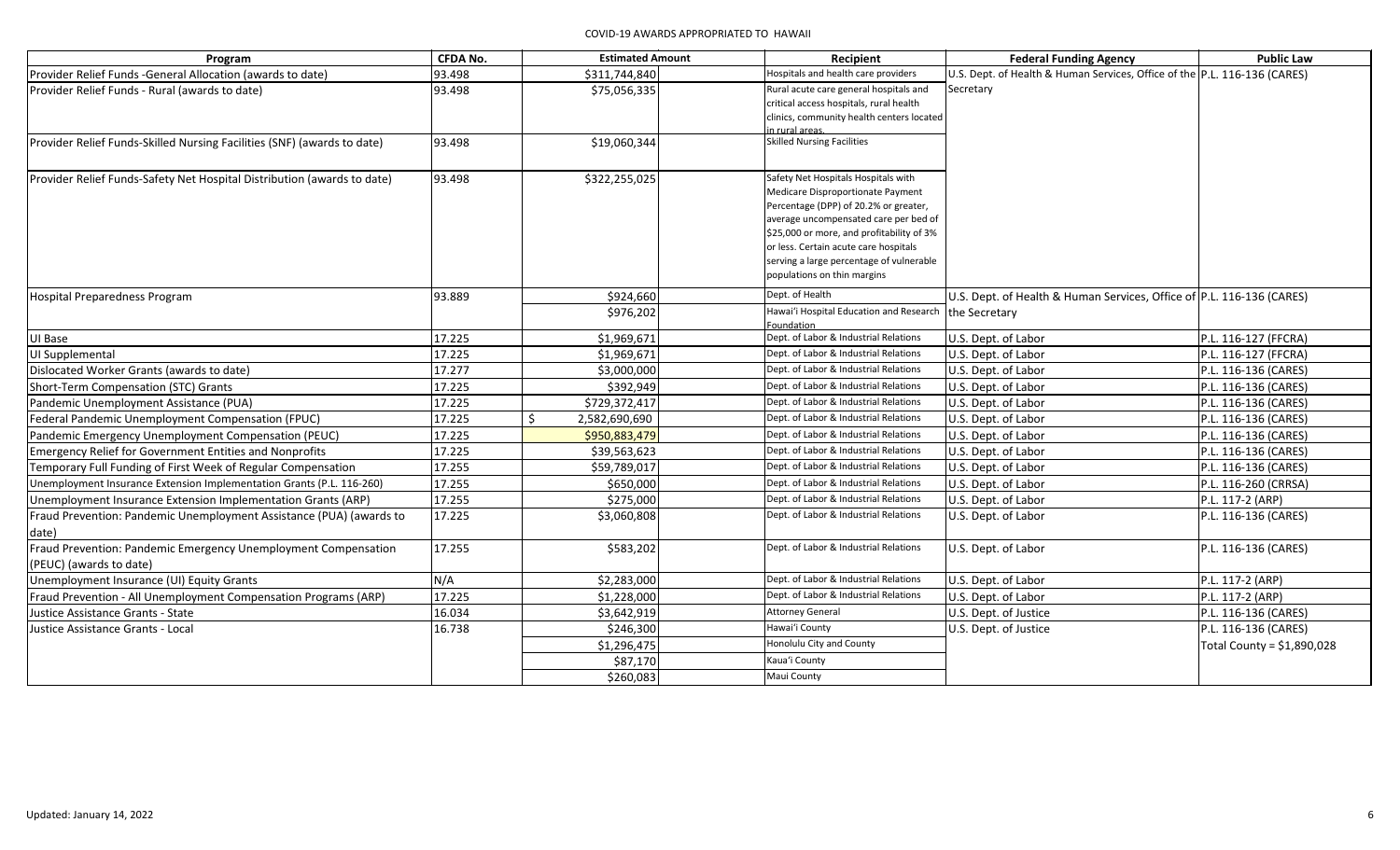| Program                                                                                        | <b>CFDA No.</b>           | <b>Estimated Amount</b> | Recipient                                             | <b>Federal Funding Agency</b>   | <b>Public Law</b>                         |
|------------------------------------------------------------------------------------------------|---------------------------|-------------------------|-------------------------------------------------------|---------------------------------|-------------------------------------------|
| Emergency Food Assistance Program (TEFAP)                                                      | 10.568, 10.569            | \$1,278,000             | Dept. of Labor & Industrial Relations                 | U.S. Dept. of Agriculture       | P.L. 116-136 (CARES)                      |
|                                                                                                |                           | \$1,136,230             |                                                       |                                 | P.L. 116-127 (FFCRA)                      |
|                                                                                                |                           | \$1,537,180             |                                                       |                                 | P.L. 116-260 (CRRSA)                      |
| Emergency Food Assistance Program (TEFAP), Supplemental Admin. Funding   10.568<br>(CARES Act) |                           | \$386,955               | Dept. of Labor & Industrial Relations                 | U.S. Dept. of Agriculture       | P.L. 116-136 (CARES)                      |
| Supplemental Nutrition Program for Women, Infants, and Children                                | 10.557                    | \$2,387,000             | Dept. of Health                                       | U.S. Dept. of Agriculture       | P.L. 116-127 (FFCRA)                      |
| Child Nutrition/National School Lunch Program (awards to date)                                 | 10.555                    | \$14,393,134            | Dept. of Human Services                               | U.S. Dept. of Agriculture       | P.L. 116-136 (CARES)                      |
| Supplemental Nutrition Assistance Program (SNAP) Contingency Reserve                           | 10.551, 10.566,<br>10.539 | \$138,454,940           | Dept. of Human Services                               | U.S. Dept. of Agriculture       | P.L. 116-136 (CARES)                      |
| Supplemental Nutrition Assistance Program (SNAP) State Administration                          | 10.551                    | \$447,038               | Dept. of Human Services                               | U.S. Dept. of Agriculture       | P.L. 116-260 (CRRSA)                      |
| Supplemental Nutrition Assistance Program (SNAP) 3-year State                                  | 10.551                    | \$5,846,541             | Dept. of Human Services                               | U.S. Dept. of Agriculture       | P.L. 117-2 (ARP)                          |
| <b>Administration Expense Grants</b>                                                           |                           |                         |                                                       |                                 |                                           |
| Commodity Supplemental Foods Program (CSFP)                                                    | 10.565                    | \$84,238                |                                                       | U.S. Dept. of Agriculture       | P.L. 116-260 (CRRSA)                      |
| Gus Schumacher Nutrition Incentive Program COVID Relief and Response                           | 10.331                    | \$6,422,810.00          |                                                       | U.S. Dept. of Agriculture       | P.L. 116-260 (CRRSA)                      |
| Grants                                                                                         |                           |                         |                                                       |                                 |                                           |
| Pandemic Electronic Benefit Transfer (P-EBT) Benefits                                          | 10.551                    | \$198,784,289           |                                                       | U.S. Dept. of Agriculture       | P.L. 116-127 (FFCRA)                      |
| Child Nutrition Emergency Operational Costs Reimbursement                                      | 10.555                    | \$5,308,670.00          |                                                       | U.S. Dept. of Agriculture       | P.L. 116-260 (CRRSA)                      |
| Coronavirus Food Assistance Program 1 (Awards to date)                                         | 10.130                    | \$19,000,412            | <b>Agriculture Producers</b>                          | U.S. Dept. of Agriculture       | P.L. 116-136 (CARES)                      |
| Coronavirus Food Assistance Program 2 (Awards to date)                                         | 10.132                    | \$22,633,888            | <b>Agriculture Producers</b>                          | U.S. Dept. of Agriculture       | P.L. 116-136 (CARES)                      |
| School Meals Supply Chain Assistance                                                           | 10.553                    | \$4,933,437             |                                                       | U.S. Dept. of Agriculture       | N/A                                       |
| Specialty Crop Block Grant                                                                     | 10.170                    | \$635,521.39            | Dept. of Agriculture                                  | U.S. Dept. of Agriculture       | P.L. 116-260 (CRRSA)                      |
| <b>Manufacturing Extension</b>                                                                 | 11.620                    | \$300,000               | Dept. of Business                                     | U.S. Dept. of Commerce          | P.L. 116-136 (CARES)                      |
| Awards to Fishery Participants                                                                 | 11.454                    | \$4,337,445             | Pacific State Marine Fisheries Comm                   | is U.S. Dept. of Commerce, NOAA | P.L. 116-136 (CARES)                      |
| <b>CARES Act Recovery Assistance Grant</b>                                                     | N/A                       | \$649,000               | Feed the Hunger Foundation                            | U.S. Dept. of Commerce, EDA     | P.L. 116-136 (CARES)                      |
| Economic Adjustment Assistance (EAA) - Others                                                  | 11.307                    | \$3,300,000             | Dept. of Business, Economic Dev.<br>and Tourism, HTDC | U.S. Dept. of Commerce, EDA     | P.L. 116-136 (CARES)                      |
| Economic Adjustment Assistance (EAA)-University Centers (awards to date)                       | 11.307                    | \$300,000               | University of Hawai'i at Mānoa                        | U.S. Dept. of Commerce, EDA     | P.L. 116-136 (CARES)                      |
| Economic Adjustment Assistance (EAA) - Revolving Loan Fund Capitalization<br>(awards to date)  | 11.307                    | \$1,649,000             | Dept. of Business, Economic Dev. and<br>Tourism       | U.S. Dept. of Commerce, EDA     | P.L. 116-136 (CARES)                      |
| Statewide Planning Grants (awards to date)                                                     | 11.307                    | \$1,000,000             | Dept. of Business, Economic Dev. and<br>Tourism       | U.S. Dept. of Commerce, EDA     | P.L. 117-2 (ARP)                          |
| <b>State Tourism Grants</b>                                                                    | N/A                       | \$14,024,372            | Dept. of Business, Economic Dev. and<br>Tourism       | U.S. Dept. of Commerce, EDA     | P.L. 117-2 (ARP)                          |
| <b>Emergency Performance Management Grant-S</b>                                                | 97.042                    | \$1,006,027             | Dept. of Defense                                      | U.S. Dept. of Homeland Security | P.L. 116-136 (CARES)                      |
| <b>Emergency Food and Shelter Program</b>                                                      | 97.024                    | \$525,000               | County                                                | U.S. Dept. of Homeland Security | P.L. 116-136 (CARES)                      |
| Assistance to Firefighters Grant (AFG) Program (awards to date)                                | 97.044                    | \$345,373               | County of Hawai'i                                     | U.S. Dept. of Homeland Security | P.L. 116-136 (CARES)                      |
| Assistance to Firefighters Grant (AFG) Program (awards to date)                                | 97.044                    | \$90,909                | C&C Honolulu                                          | U.S. Dept. of Homeland Security | P.L. 116-136 (CARES)                      |
| Public Assistance (PA) Grants (obligations to date)                                            | 97.036                    | \$94,287,565            | State, County                                         | U.S. Dept. of Homeland Security | P.L. 116-136 (CARES), P.L. 117-2<br>(ARP) |
| Lost Wages Assistance (LWA) Grants (through 8/31/20)                                           | 97.050                    | \$371,000,000           | Dept. of Labor & Industrial Relations                 | U.S. Dept. of Homeland Security | <b>President Directive</b>                |
| Emergency Food and Shelter Program (ARP)                                                       | 97.024                    | \$1,049,182             | County                                                | U.S. Dept. of Homeland Security | P.L. 117-2 (ARP)                          |
| Emergency Management Performance Grants (ARP)                                                  | 97.042                    | \$1,003,478             | Dept. of Defense                                      | U.S. Dept. of Homeland Security | P.L. 117-2 (ARP)                          |
| <b>Funeral Assistance</b>                                                                      | 97.050                    | \$1,577,243.00          | Individuals                                           | U.S. Dept. of Homeland Security | P.L. 116-260 (CRRSA)                      |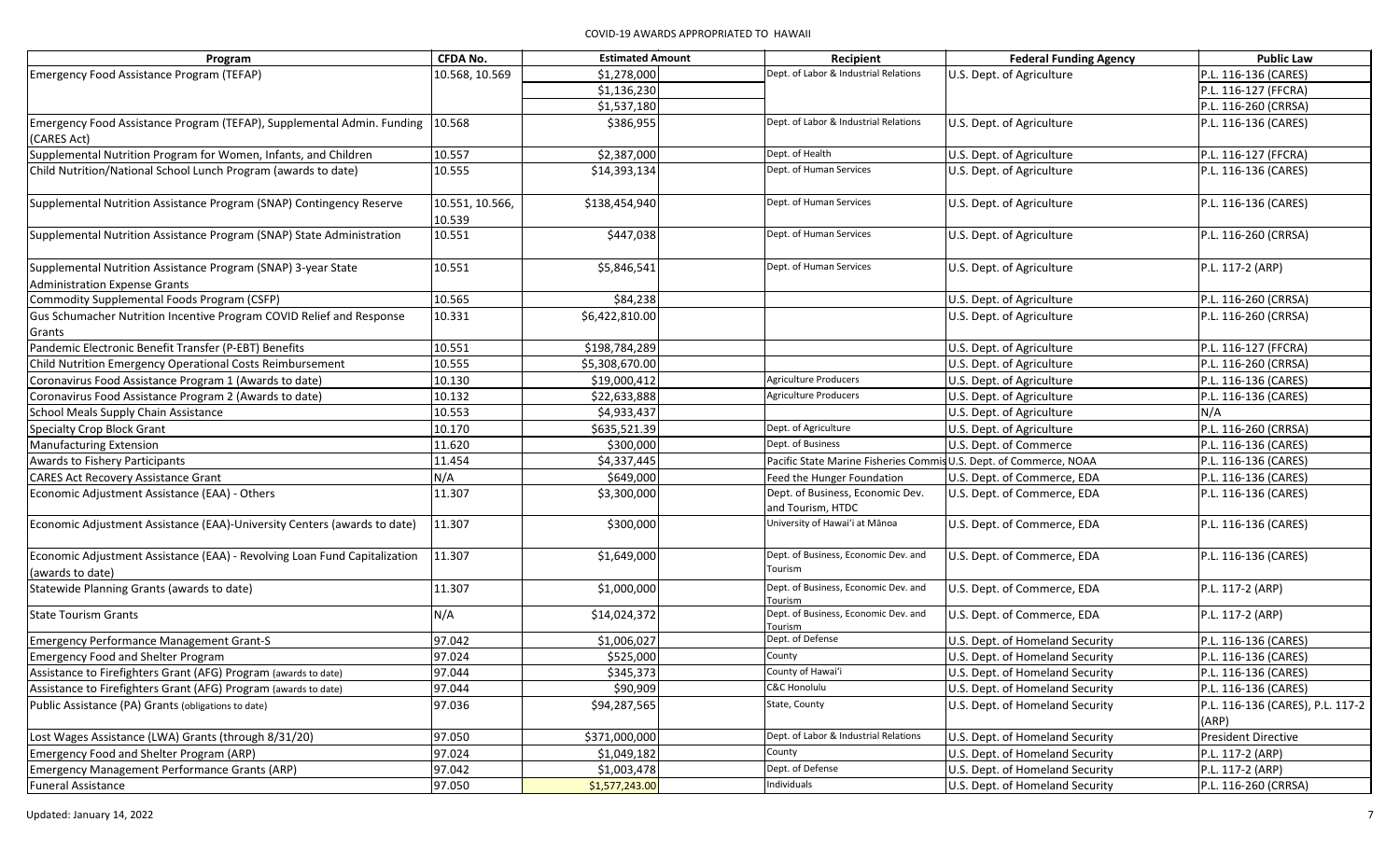| <b>Healthcare Providers</b><br>32.006<br>COVID-19 Telehealth Program, Round 2<br>\$2,098,709<br><b>Independent Agencies</b>                                             | P.L. 116-260 (CRRSA)                |
|-------------------------------------------------------------------------------------------------------------------------------------------------------------------------|-------------------------------------|
|                                                                                                                                                                         |                                     |
| TBA<br>Schools, libaries<br>\$64,212,613.99<br><b>Emergency Connectivity Fund</b><br>Independent Agencies                                                               | P.L. 117-2 (ARP)                    |
| 59.008<br><b>Small Businesses</b><br>Economic Injury Disaster Loans (EIDL) (Loans as of 10/20/21)<br>\$1,543,862,293<br>Independent Agencies                            | P.L. 116-136 (CARES)                |
| <b>Small Businesses</b><br>Economic Injury Disaster Loans (EIDL) Advance (Loans as of 7/15/20)<br>59.072<br>\$83,176,000<br>Independent Agencies                        | P.L. 116-136 (CARES)                |
|                                                                                                                                                                         |                                     |
| Community Development Block Grant (CDBG) - Local<br>14.218<br>Round 1<br>Round 2<br>Round 3<br>U.S. Dept. of Housing and Urban Dev                                      | P.L. 116-136 (CARES)                |
| \$1,543,033<br>Hawai'i County<br>\$3,599,175<br>\$978,184<br>\$1,077,958                                                                                                | Round 1 total - \$7,933,117         |
| Kaua'i County<br>\$1,351,728<br>\$412,929<br>\$261,771<br>\$677,028                                                                                                     | Round 2 total - \$5,029,089         |
| Maui County<br>\$3,678,460<br>\$699,975<br>\$1,104,173<br>\$1,874,312                                                                                                   | Round 3 total - \$10,074,648        |
| Honolulu City and County<br>\$4,872,982<br>\$3,089,159<br>\$14,407,491<br>\$6,445,350                                                                                   | TOTAL: \$23.036.854                 |
| \$22,370,813 Honolulu City and County<br>Emergency Solutions Grant (ESG) - Local<br>14.231<br>\$2,429,569<br>U.S. Dept. of Housing and Urban Dev                        | P.L. 116-136 (CARES) 1st column     |
|                                                                                                                                                                         | Round 1-\$2,429,569 2nd column      |
| Dept. of Human Services                                                                                                                                                 | Round 2-\$22,370,813                |
| 14.231<br>\$10,034,673<br>U.S. Dept. of Housing and Urban Dev<br><b>Emergency Solutions Grant (ESG)-State</b>                                                           | P.L. 116-136 (CARES)                |
| recipient.                                                                                                                                                              | Note: HHFDC applys but DHS is award |
| Honolulu City and County<br>14.871<br>\$95,143<br>Housing Opportunities for Persons with AIDS (HOPWA)<br>U.S. Dept. of Housing and Urban Dev                            | P.L. 116-136 (CARES)                |
| Dept. of Human Services<br>\$39,007                                                                                                                                     | Note: HHFDC applys but DHS is award |
| recipient.                                                                                                                                                              |                                     |
| Hawai'i Public Housing Authority<br>14.850<br>\$4,128,858<br><b>Public Housing Operating</b><br>U.S. Dept. of Housing and Urban Dev                                     | P.L. 116-136 (CARES)                |
| Tenant Based Rental Assistance-Administrative Fees<br>14.871<br>\$560,130 Hawai'i Public Housing Authority<br>U.S. Dept. of Housing and Urban Dev<br>\$3,004,434        | P.L. 116-136 (CARES)                |
| \$430,906 County of Hilo                                                                                                                                                | Total allocations:\$5,398,925       |
| \$899,976 City and County of Honolulu                                                                                                                                   |                                     |
| \$163,402 Kaua'i County Housing Agency                                                                                                                                  |                                     |
| \$340,142 County of Maui                                                                                                                                                |                                     |
| Hawai'i Public Housing Authority<br>Supportive Housing for Persons with Disabilities (Sec 811)<br>14.181<br>\$269,084<br>U.S. Dept. of Housing and Urban Dev            | P.L. 116-136 (CARES)                |
| County of Hawai'i<br>\$29,455                                                                                                                                           |                                     |
| Hawai'i Civil Rights Commission<br>Fair Housing Assistance Program (FHAP) (awards to date)<br>14.401<br>\$86,001<br>U.S. Dept. of Housing and Urban Dev                 | P.L. 116-136 (CARES)                |
| 14.239<br>Honolulu City and County<br>HOME Investment Partnerships Program - Entitlement (Honolulu)<br>\$11,120,347<br>U.S. Dept. of Housing and Urban Dev              | P.L. 117-2 (ARP)                    |
| 14.239<br>\$6,413,733<br>U.S. Dept. of Housing and Urban Dev<br>HOME Investment Partnerships Program - Non-entitlement                                                  | P.L. 117-2 (ARP)                    |
| Dept. of Transportation<br>\$7,864,323<br><b>FTA Urbanized Formula</b><br>20.507<br>U.S. Department of Transportation - Federal                                         | P.L. 116-136 (CARES)                |
| Honolulu City and County<br>\$90,815,591<br>Transit Administration                                                                                                      |                                     |
| County<br>FTA Urbanized Formula (ARP)<br>20.507<br>U.S. Department of Transportation - Federal<br>\$169,361,991                                                         | P.L. 117-2 (ARP)                    |
| <b>Transit Administration</b>                                                                                                                                           |                                     |
| Dept. of Transportation<br>FTA Nonurbanized Formula<br>20.509<br>\$8,906,600<br>U.S. Department of Transportation - Federal                                             | P.L. 116-136 (CARES)                |
| Transit Administration                                                                                                                                                  |                                     |
| FTA Urbanized Formula (CRRSAA)<br>20.507<br>\$94,396,294<br>Dept. of Transportation<br>U.S. Department of Transportation - Federal                                      | P.L. 116-260 (CRRSA)                |
| <b>Transit Administration</b>                                                                                                                                           |                                     |
| Dept. of Transportation<br>FTA Nonurbanized Formula (CRRSAA)<br>20.509<br>U.S. Department of Transportation - Federal<br>\$20,305,252                                   | P.L. 116-260 (CRRSA)                |
| <b>Transit Administration</b>                                                                                                                                           |                                     |
| Dept. of Transportation<br>FTA Nonurbanized Area Formula (ARP)<br>U.S. Department of Transportation - Federal<br>20.509<br>\$4,751,955                                  | P.L. 117-2 (ARP)                    |
| <b>Transit Administration</b>                                                                                                                                           |                                     |
| Enhanced Mobility of Seniors and Persons with Disabilities - State<br>Dept. of Transportation<br>U.S. Department of Transportation - Federal<br>20.513<br>\$222,193     | P.L. 116-260 (CRRSA)                |
| <b>Transit Administration</b>                                                                                                                                           |                                     |
| FTA Enhanced Mobility of Seniors and Persons with Disabilities - State<br>20.513<br>\$222,196<br>Dept. of Transportation<br>U.S. Department of Transportation - Federal | P.L. 117-2 (ARP)                    |
| <b>Transit Administration</b>                                                                                                                                           |                                     |